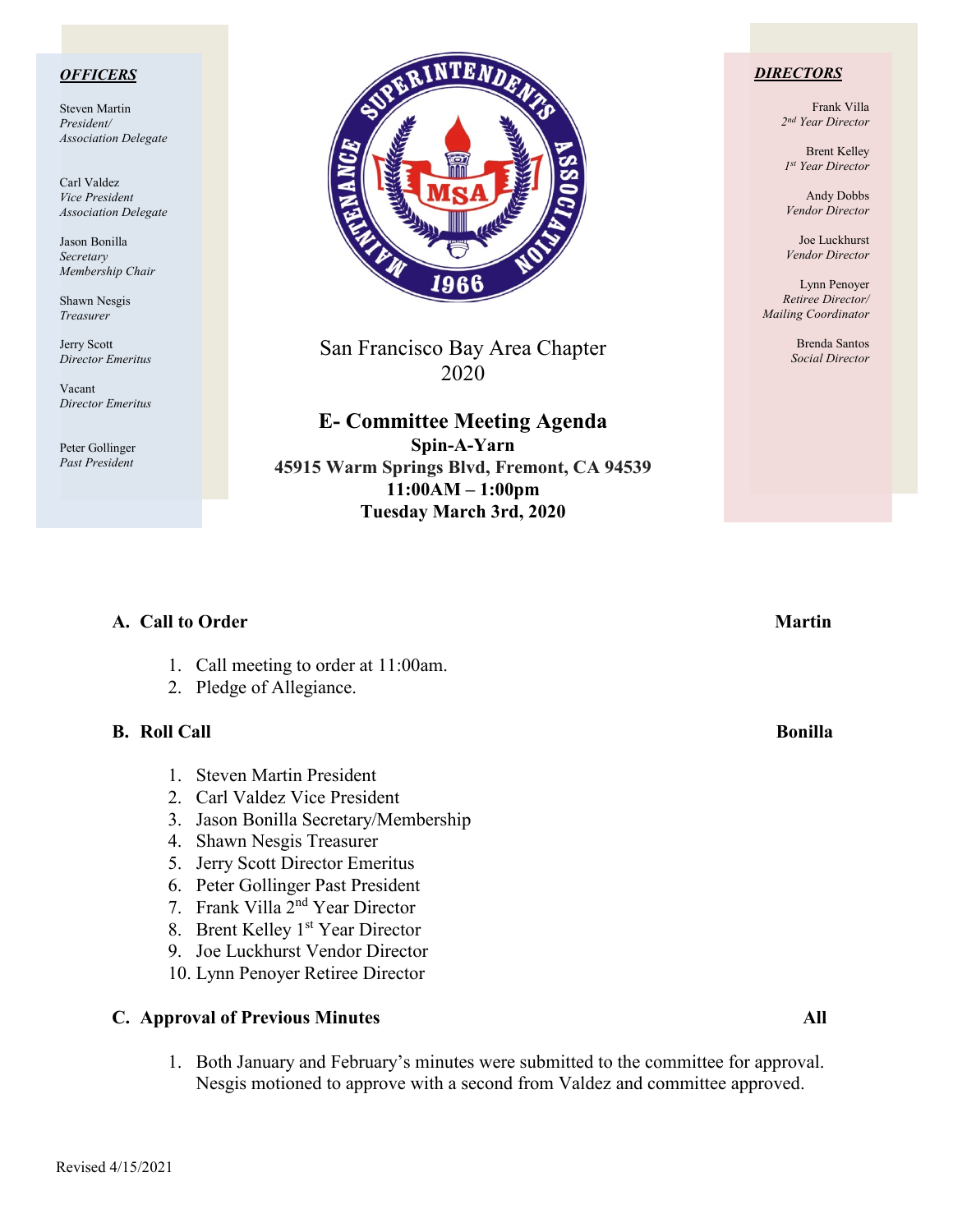### **H. Scholarships Valdez**

 1. Scholarships are open. Valdez has already received two emails requesting information about how to apply.

 2. Two applications have been submitted and as the completed apps come in Valdez will distribute them to the committee for review.

1. Membership

### *Members*

*Life Members: 66 Regular Members: 71 Vendor Members: 22 Total Members: 161(Current) 216(Total)*

2. Gollinger is working on incorporating some changes to registration portal suggested by the committee. The changes should be in place and pushed out to the membership sometime over the next few weeks.

### **E. Vendors Report Luckhurst/ Dobbs**

- 1. Luckhurst is still working on getting Jesse Alvarez from San Jose Streets and Signs Department to attend both the committee meeting and a workshop.
- 2. Bonilla and Martin will work on producing a vendor coupon for the board to review hopefully by the next committee meeting.

## **F. Association Report** Martin/Valdez

1. Association meeting will be on Thursday May  $21<sup>st</sup>$  which is the same day as our Back Hoe Bowling. This meeting is where the Peter Walsh and Founder Award nominees are voted on.

## **G. Foundation Report Valdez**

1. *No Report*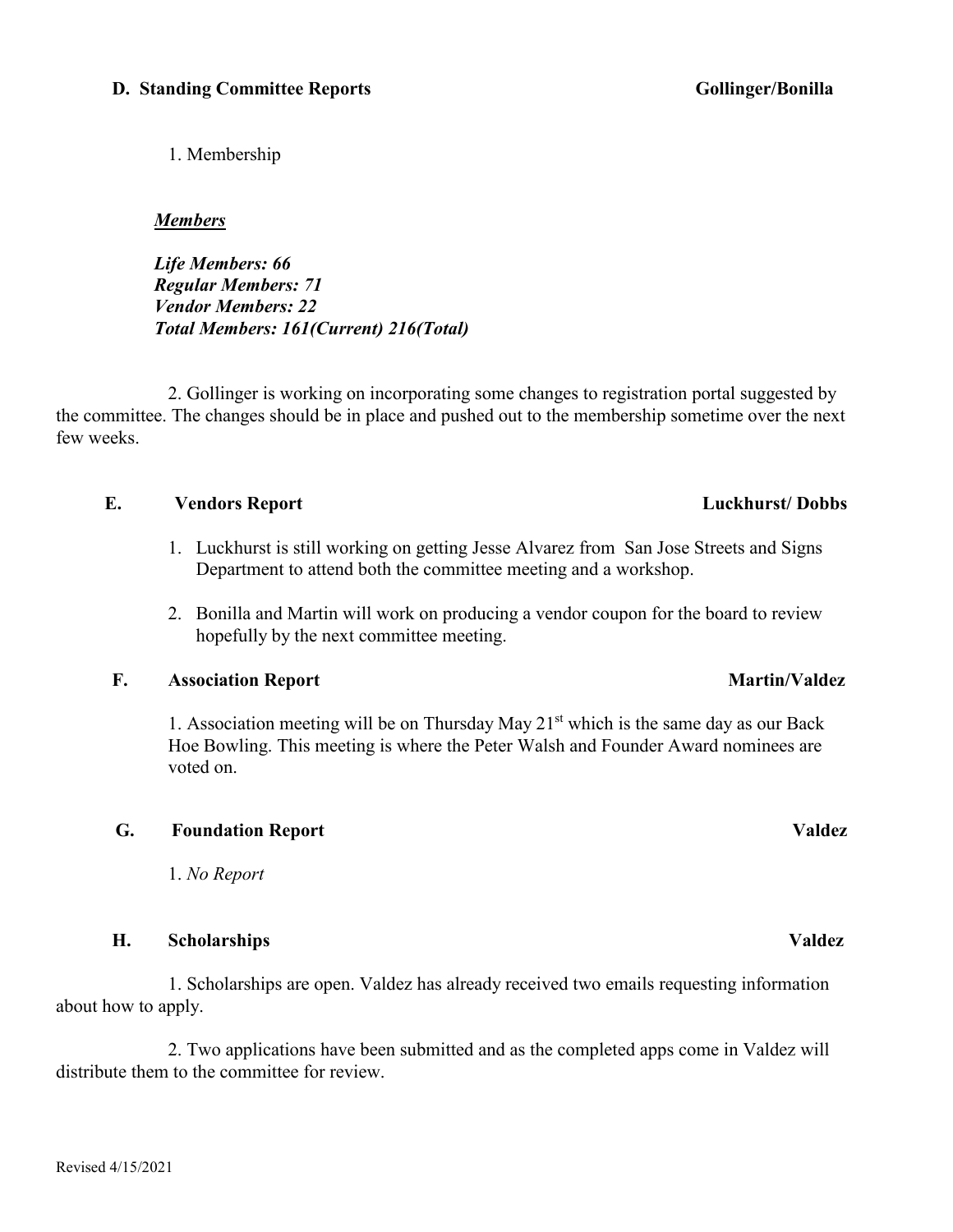### Revised 4/15/2021

1. Is going to be hosted on the  $10<sup>th</sup>$  of July at Hidden Brook. Registration will open soon and Gollinger will have a link on the website once it does.

2. Martin reminded the committees that we need to finalize the golf foursome give away. Time is running out.

# **J. Social Committee Santos**

1. *No Report*

# **K. Treasurer's report Nesgis**

*Basic Checking \$6,975.30 Savings \$19,006.69* **TOTAL \$25,981.99**

*Account totals:*

1. Gollinger motioned to approve the financial report, Bonilla second and committee approved.

2. Nesgis noted the registration fee per person per event is \$3.95.

# L. Technology/ CVent Report **Martin/Gollinger** Martin/Gollinger

1. *No Report (Pushed to next meeting due to time)*

# **M. Old Business**

1. LaRocca purchased the last round of name tags but the committee needs to appoint someone to replace him since he has stepped down. This will be on next month's agenda to finalize.

 2. Clyde Davis recently passed away from Santa Clara County. Jerry may have further information on service details.

 3. Valdez is receiving his proclamation for Superintendent of the year this evening at 6:45pm in Cupertino at 1030 Tory Ave.

# **N. New Business**

1. *No Report (Pushed to next meeting due to time)*